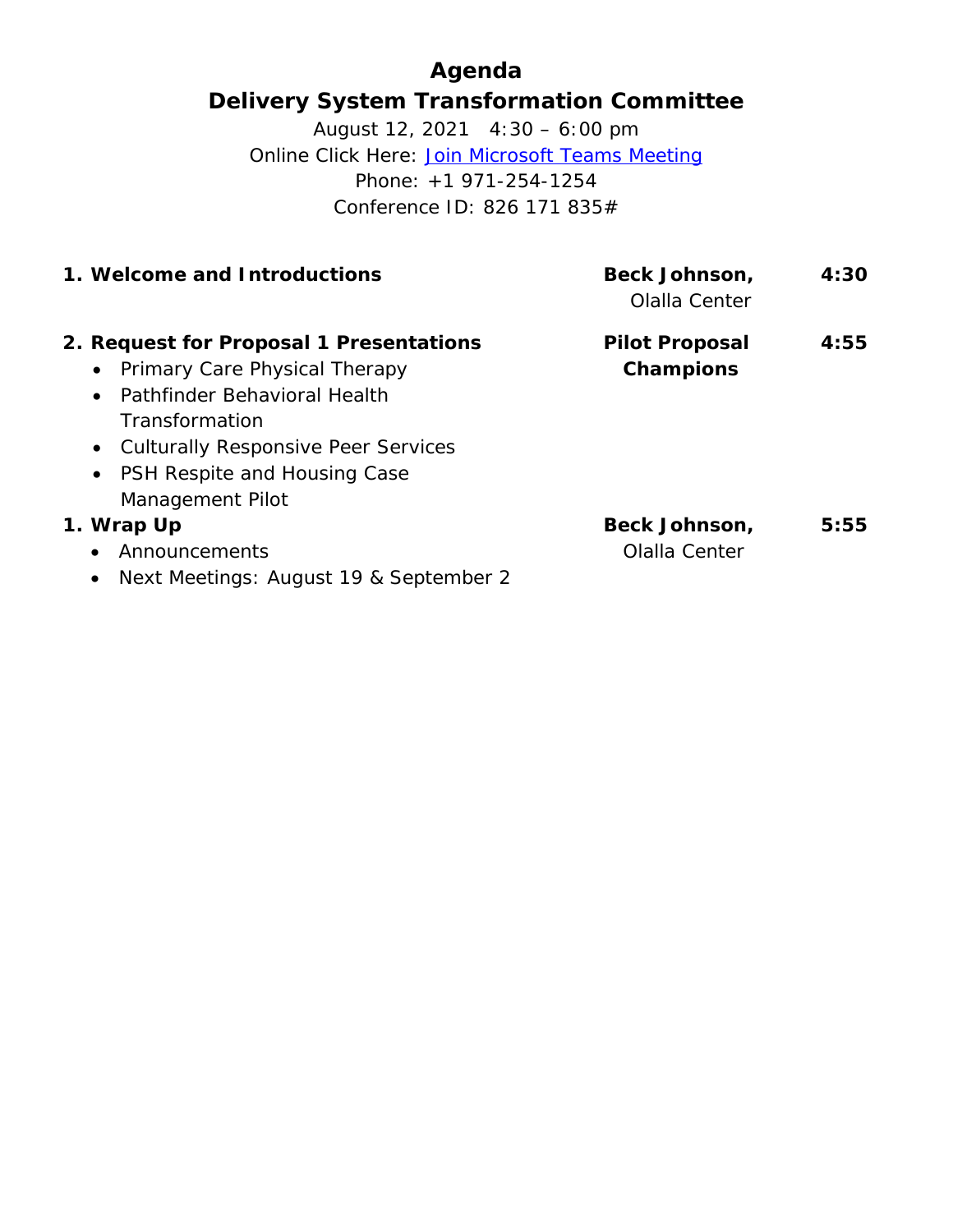| Acronym      | <b>Meaning</b>                                                     |  |  |  |  |  |
|--------------|--------------------------------------------------------------------|--|--|--|--|--|
| <b>ACEs</b>  | <b>Adverse Childhood Experiences</b>                               |  |  |  |  |  |
| <b>APM</b>   | <b>Alternative Payment Methodology</b>                             |  |  |  |  |  |
| CAC          | <b>Community Advisory Council</b>                                  |  |  |  |  |  |
| <b>CCO</b>   | <b>Coordinated Care Organization</b>                               |  |  |  |  |  |
| <b>CEO</b>   | <b>Chief Executive Officer</b>                                     |  |  |  |  |  |
| <b>CHIP</b>  | <b>Community Health Improvement Plan</b>                           |  |  |  |  |  |
| <b>CHW</b>   | <b>Community Health Worker</b>                                     |  |  |  |  |  |
| COO          | <b>Chief Operations Officer</b>                                    |  |  |  |  |  |
| <b>CRC</b>   | <b>Colorectal Cancer</b>                                           |  |  |  |  |  |
| <b>DST</b>   | <b>Delivery System Transformation Committee</b>                    |  |  |  |  |  |
| <b>ED</b>    | <b>Emergency Department</b>                                        |  |  |  |  |  |
| <b>EHR</b>   | <b>Electronic Health Records</b>                                   |  |  |  |  |  |
| <b>ER</b>    | <b>Emergency Room</b>                                              |  |  |  |  |  |
| <b>HE</b>    | <b>Health Equity</b>                                               |  |  |  |  |  |
| HN           | <b>Health Navigator</b>                                            |  |  |  |  |  |
| <b>HRS</b>   | <b>Health Related Services</b>                                     |  |  |  |  |  |
| IHN-CCO      | <b>InterCommunity Health Network Coordinated Care Organization</b> |  |  |  |  |  |
| <b>LCSW</b>  | <b>Licensed Clinical Social Worker</b>                             |  |  |  |  |  |
| <b>MOU</b>   | <b>Memorandum of Understanding</b>                                 |  |  |  |  |  |
| <b>OHA</b>   | <b>Oregon Health Authority</b>                                     |  |  |  |  |  |
| <b>PCP</b>   | <b>Primary Care Physician</b>                                      |  |  |  |  |  |
| <b>PCPCH</b> | <b>Patient-Centered Primary Care Home</b>                          |  |  |  |  |  |
| <b>PMPM</b>  | Per Member Per Month                                               |  |  |  |  |  |
| <b>PSS</b>   | <b>Peer Support Specialist</b>                                     |  |  |  |  |  |
| <b>PWS</b>   | <b>Peer Wellness Specialist</b>                                    |  |  |  |  |  |
| <b>RFP</b>   | <b>Request for Proposal</b>                                        |  |  |  |  |  |
| <b>RHIC</b>  | <b>Regional Health Information Collaborative</b>                   |  |  |  |  |  |
| <b>RPC</b>   | <b>Regional Planning Council</b>                                   |  |  |  |  |  |
| <b>SDoH</b>  | Social Determinants of Health                                      |  |  |  |  |  |
| <b>SHP</b>   | <b>Samaritan Health Plans</b>                                      |  |  |  |  |  |
| <b>SHS</b>   | <b>Samaritan Health Services</b>                                   |  |  |  |  |  |
| <b>SOW</b>   | <b>Statement of Work</b>                                           |  |  |  |  |  |
| TI           | <b>Trauma Informed</b>                                             |  |  |  |  |  |
| <b>THW</b>   | <b>Traditional Health Worker</b>                                   |  |  |  |  |  |
| <b>TQS</b>   | <b>Transformation and Quality Strategy</b>                         |  |  |  |  |  |
| <b>UCC</b>   | <b>Universal Care Coordination</b>                                 |  |  |  |  |  |
| <b>VbP</b>   | <b>Value Based Payments</b>                                        |  |  |  |  |  |
| WG           | Workgroup                                                          |  |  |  |  |  |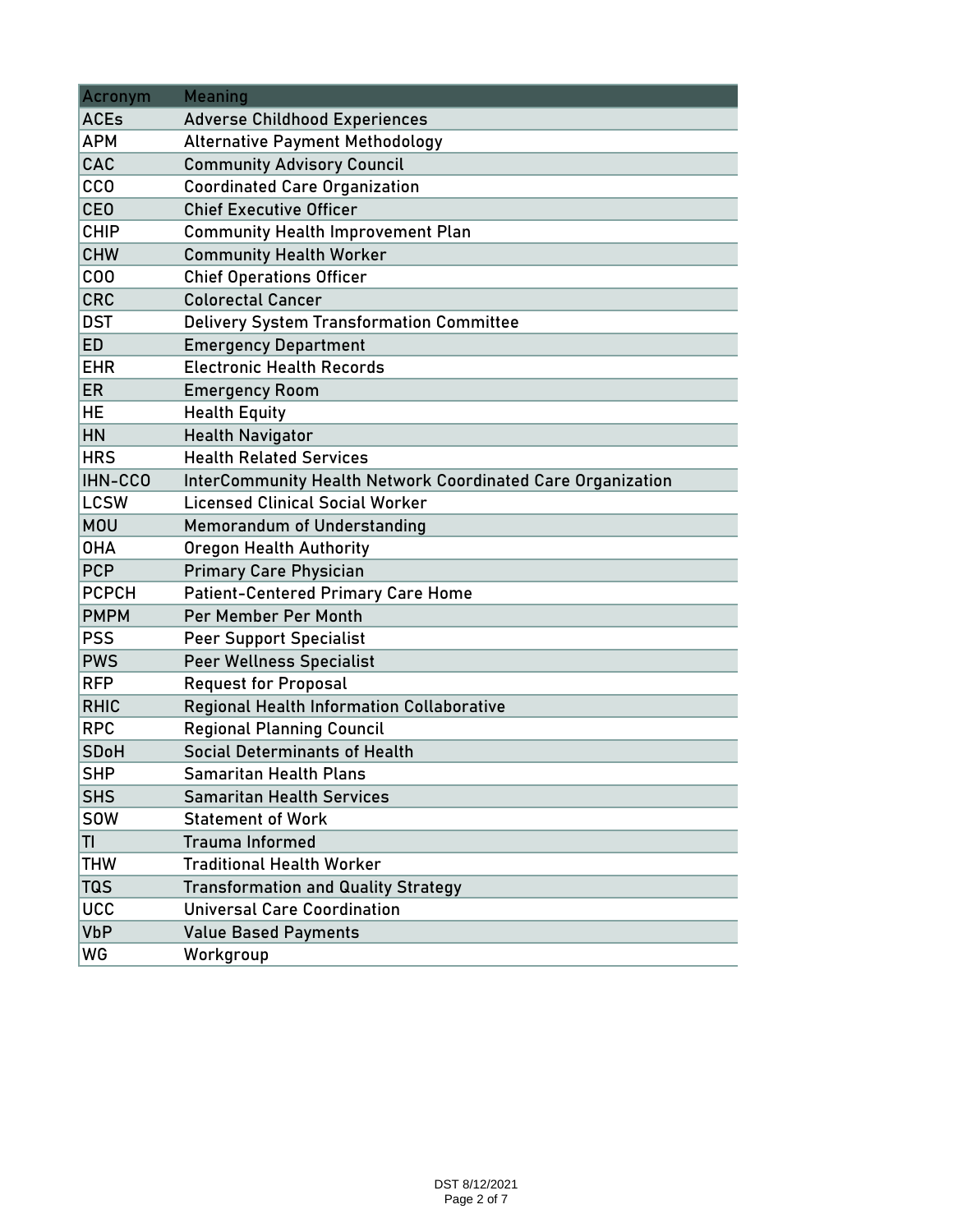## **Delivery System Transformation (DST) Pilots and Workgroups**

| 1/1/20<br>6/30/21<br><b>Bravery Center</b><br><b>Olalla Center</b><br>Lincoln<br>1/1/21<br>12/31/21<br><b>CommCard Program</b><br>The Arc of Benton County<br><b>Benton</b><br>Benton, Lincoln,<br>1/1/21<br>12/31/21<br>Community Doula Program Heart of the Valley Birth & Beyond<br>Linn<br>1/1/21<br>12/31/21<br><b>Culture of Supports</b><br><b>North End Senior Solutions</b><br>Lincoln<br>Benton, Lincoln,<br>1/1/21<br>12/31/21<br><b>Disability Equity Center</b><br><b>Disability Equity Center</b><br>Linn<br>1/1/21<br>12/31/21<br><b>ENLACES</b><br><b>Casa Latinos Unidos</b><br>Benton, Linn<br>Benton; Lincoln;<br>5/1/15<br><b>InterCommunity Health Network CCO</b><br><b>Health Equity Workgroup</b><br>present<br>Linn<br>1/1/21<br>12/31/21<br><b>Healthy Homes Together</b><br>Albany Partnership for Housing, Family Tree Relief Nursery<br>Linn<br>1/1/20<br>12/31/21<br><b>Hub City Village</b><br>Linn<br><b>Creating Housing Coalition</b><br>Lincoln County Health and Human Services, Confederated<br><b>Hepatitis C Virus Outreach</b><br>1/1/21<br>12/31/21<br>Lincoln<br><b>Screening &amp; Treatment</b><br>Tribes of the Siletz Indians<br><b>Integrated Foster Child</b><br>Benton; Lincoln;<br>1/1/19<br>12/31/21<br><b>Samaritan Health Services</b><br>Wellbeing<br>Linn<br><b>Linn County Crisis Outreach</b><br>1/1/21<br>12/31/21<br><b>Family Assistance and Resource Center Group</b><br>Linn<br>Response<br>Samaritan Health Services, Linn County Mental Health,<br>1/1/21<br>12/31/21<br><b>Mental Health Home Clinic</b><br>Linn<br>C.H.A.N.C.E.<br><b>Navigation to Permanent</b><br>1/1/20<br>12/31/21<br><b>Lincoln County Sheriff's Office</b><br>Lincoln<br><b>Supportive Housing</b><br>1/1/21<br>12/31/21<br><b>Capitol Dental Care</b><br>Linn<br>Partnership for Oral Health<br>1/1/19<br>12/31/21<br><b>Reduce and Improve</b><br><b>Capitol Dental Care, Lebanon Community Hospital</b><br>Linn<br><b>Social Determinants of</b><br>Benton; Lincoln;<br>11/16/17<br><b>InterCommunity Health Network CCO</b><br>present<br><b>Health Workgroup</b><br>Linn<br><b>Skills and Connections to</b><br>1/1/20<br>12/31/21<br><b>Corvallis Housing First</b><br><b>Benton</b><br><b>Support Housing</b><br><b>Traditional Health Workers</b><br>Benton; Lincoln;<br>5/21/13<br><b>InterCommunity Health Network CCO</b><br>present<br>Workgroup<br>Linn<br><b>Universal Care Coordination</b><br>Benton; Lincoln;<br><b>InterCommunity Health Network CCO</b><br>6/26/17<br>On Hiatus<br>Workgroup<br>Linn<br><b>Wellness in Neighborhood</b><br>1/1/20<br>12/31/21<br>OSU Center for Health Innovation, Linn County Public Health<br>Linn<br><b>Stores</b><br>1/1/20<br>12/31/21<br><b>Wellness to Smiles</b><br><b>Advantage Dental from DentaQuest</b><br>Lincoln<br>DST 8/12/2021 | <b>Acronym</b> | <b>Project</b> | <b>Sites</b> | <b>Counties</b> | <b>Start</b> | <b>End</b> |
|---------------------------------------------------------------------------------------------------------------------------------------------------------------------------------------------------------------------------------------------------------------------------------------------------------------------------------------------------------------------------------------------------------------------------------------------------------------------------------------------------------------------------------------------------------------------------------------------------------------------------------------------------------------------------------------------------------------------------------------------------------------------------------------------------------------------------------------------------------------------------------------------------------------------------------------------------------------------------------------------------------------------------------------------------------------------------------------------------------------------------------------------------------------------------------------------------------------------------------------------------------------------------------------------------------------------------------------------------------------------------------------------------------------------------------------------------------------------------------------------------------------------------------------------------------------------------------------------------------------------------------------------------------------------------------------------------------------------------------------------------------------------------------------------------------------------------------------------------------------------------------------------------------------------------------------------------------------------------------------------------------------------------------------------------------------------------------------------------------------------------------------------------------------------------------------------------------------------------------------------------------------------------------------------------------------------------------------------------------------------------------------------------------------------------------------------------------------------------------------------------------------------------------------------------------------------------------------------------------------------------------------------------------------------------------------------------------------------------------------------------------------------------------------------------------------------------------------------|----------------|----------------|--------------|-----------------|--------------|------------|
|                                                                                                                                                                                                                                                                                                                                                                                                                                                                                                                                                                                                                                                                                                                                                                                                                                                                                                                                                                                                                                                                                                                                                                                                                                                                                                                                                                                                                                                                                                                                                                                                                                                                                                                                                                                                                                                                                                                                                                                                                                                                                                                                                                                                                                                                                                                                                                                                                                                                                                                                                                                                                                                                                                                                                                                                                                             | <b>BRAVE</b>   |                |              |                 |              |            |
|                                                                                                                                                                                                                                                                                                                                                                                                                                                                                                                                                                                                                                                                                                                                                                                                                                                                                                                                                                                                                                                                                                                                                                                                                                                                                                                                                                                                                                                                                                                                                                                                                                                                                                                                                                                                                                                                                                                                                                                                                                                                                                                                                                                                                                                                                                                                                                                                                                                                                                                                                                                                                                                                                                                                                                                                                                             | <b>CCP</b>     |                |              |                 |              |            |
|                                                                                                                                                                                                                                                                                                                                                                                                                                                                                                                                                                                                                                                                                                                                                                                                                                                                                                                                                                                                                                                                                                                                                                                                                                                                                                                                                                                                                                                                                                                                                                                                                                                                                                                                                                                                                                                                                                                                                                                                                                                                                                                                                                                                                                                                                                                                                                                                                                                                                                                                                                                                                                                                                                                                                                                                                                             | <b>CDP</b>     |                |              |                 |              |            |
|                                                                                                                                                                                                                                                                                                                                                                                                                                                                                                                                                                                                                                                                                                                                                                                                                                                                                                                                                                                                                                                                                                                                                                                                                                                                                                                                                                                                                                                                                                                                                                                                                                                                                                                                                                                                                                                                                                                                                                                                                                                                                                                                                                                                                                                                                                                                                                                                                                                                                                                                                                                                                                                                                                                                                                                                                                             | <b>CSUP</b>    |                |              |                 |              |            |
|                                                                                                                                                                                                                                                                                                                                                                                                                                                                                                                                                                                                                                                                                                                                                                                                                                                                                                                                                                                                                                                                                                                                                                                                                                                                                                                                                                                                                                                                                                                                                                                                                                                                                                                                                                                                                                                                                                                                                                                                                                                                                                                                                                                                                                                                                                                                                                                                                                                                                                                                                                                                                                                                                                                                                                                                                                             | <b>DEC</b>     |                |              |                 |              |            |
|                                                                                                                                                                                                                                                                                                                                                                                                                                                                                                                                                                                                                                                                                                                                                                                                                                                                                                                                                                                                                                                                                                                                                                                                                                                                                                                                                                                                                                                                                                                                                                                                                                                                                                                                                                                                                                                                                                                                                                                                                                                                                                                                                                                                                                                                                                                                                                                                                                                                                                                                                                                                                                                                                                                                                                                                                                             | <b>ENLACES</b> |                |              |                 |              |            |
|                                                                                                                                                                                                                                                                                                                                                                                                                                                                                                                                                                                                                                                                                                                                                                                                                                                                                                                                                                                                                                                                                                                                                                                                                                                                                                                                                                                                                                                                                                                                                                                                                                                                                                                                                                                                                                                                                                                                                                                                                                                                                                                                                                                                                                                                                                                                                                                                                                                                                                                                                                                                                                                                                                                                                                                                                                             | <b>HEWG</b>    |                |              |                 |              |            |
|                                                                                                                                                                                                                                                                                                                                                                                                                                                                                                                                                                                                                                                                                                                                                                                                                                                                                                                                                                                                                                                                                                                                                                                                                                                                                                                                                                                                                                                                                                                                                                                                                                                                                                                                                                                                                                                                                                                                                                                                                                                                                                                                                                                                                                                                                                                                                                                                                                                                                                                                                                                                                                                                                                                                                                                                                                             | <b>HHT</b>     |                |              |                 |              |            |
|                                                                                                                                                                                                                                                                                                                                                                                                                                                                                                                                                                                                                                                                                                                                                                                                                                                                                                                                                                                                                                                                                                                                                                                                                                                                                                                                                                                                                                                                                                                                                                                                                                                                                                                                                                                                                                                                                                                                                                                                                                                                                                                                                                                                                                                                                                                                                                                                                                                                                                                                                                                                                                                                                                                                                                                                                                             | <b>HUBV</b>    |                |              |                 |              |            |
|                                                                                                                                                                                                                                                                                                                                                                                                                                                                                                                                                                                                                                                                                                                                                                                                                                                                                                                                                                                                                                                                                                                                                                                                                                                                                                                                                                                                                                                                                                                                                                                                                                                                                                                                                                                                                                                                                                                                                                                                                                                                                                                                                                                                                                                                                                                                                                                                                                                                                                                                                                                                                                                                                                                                                                                                                                             | <b>HVOST</b>   |                |              |                 |              |            |
|                                                                                                                                                                                                                                                                                                                                                                                                                                                                                                                                                                                                                                                                                                                                                                                                                                                                                                                                                                                                                                                                                                                                                                                                                                                                                                                                                                                                                                                                                                                                                                                                                                                                                                                                                                                                                                                                                                                                                                                                                                                                                                                                                                                                                                                                                                                                                                                                                                                                                                                                                                                                                                                                                                                                                                                                                                             | <b>IFCW</b>    |                |              |                 |              |            |
|                                                                                                                                                                                                                                                                                                                                                                                                                                                                                                                                                                                                                                                                                                                                                                                                                                                                                                                                                                                                                                                                                                                                                                                                                                                                                                                                                                                                                                                                                                                                                                                                                                                                                                                                                                                                                                                                                                                                                                                                                                                                                                                                                                                                                                                                                                                                                                                                                                                                                                                                                                                                                                                                                                                                                                                                                                             | <b>LCCOR</b>   |                |              |                 |              |            |
|                                                                                                                                                                                                                                                                                                                                                                                                                                                                                                                                                                                                                                                                                                                                                                                                                                                                                                                                                                                                                                                                                                                                                                                                                                                                                                                                                                                                                                                                                                                                                                                                                                                                                                                                                                                                                                                                                                                                                                                                                                                                                                                                                                                                                                                                                                                                                                                                                                                                                                                                                                                                                                                                                                                                                                                                                                             | <b>MHHC</b>    |                |              |                 |              |            |
|                                                                                                                                                                                                                                                                                                                                                                                                                                                                                                                                                                                                                                                                                                                                                                                                                                                                                                                                                                                                                                                                                                                                                                                                                                                                                                                                                                                                                                                                                                                                                                                                                                                                                                                                                                                                                                                                                                                                                                                                                                                                                                                                                                                                                                                                                                                                                                                                                                                                                                                                                                                                                                                                                                                                                                                                                                             | <b>NPSH</b>    |                |              |                 |              |            |
|                                                                                                                                                                                                                                                                                                                                                                                                                                                                                                                                                                                                                                                                                                                                                                                                                                                                                                                                                                                                                                                                                                                                                                                                                                                                                                                                                                                                                                                                                                                                                                                                                                                                                                                                                                                                                                                                                                                                                                                                                                                                                                                                                                                                                                                                                                                                                                                                                                                                                                                                                                                                                                                                                                                                                                                                                                             | <b>POH</b>     |                |              |                 |              |            |
|                                                                                                                                                                                                                                                                                                                                                                                                                                                                                                                                                                                                                                                                                                                                                                                                                                                                                                                                                                                                                                                                                                                                                                                                                                                                                                                                                                                                                                                                                                                                                                                                                                                                                                                                                                                                                                                                                                                                                                                                                                                                                                                                                                                                                                                                                                                                                                                                                                                                                                                                                                                                                                                                                                                                                                                                                                             | <b>RDUC</b>    |                |              |                 |              |            |
|                                                                                                                                                                                                                                                                                                                                                                                                                                                                                                                                                                                                                                                                                                                                                                                                                                                                                                                                                                                                                                                                                                                                                                                                                                                                                                                                                                                                                                                                                                                                                                                                                                                                                                                                                                                                                                                                                                                                                                                                                                                                                                                                                                                                                                                                                                                                                                                                                                                                                                                                                                                                                                                                                                                                                                                                                                             | <b>SDoHWG</b>  |                |              |                 |              |            |
|                                                                                                                                                                                                                                                                                                                                                                                                                                                                                                                                                                                                                                                                                                                                                                                                                                                                                                                                                                                                                                                                                                                                                                                                                                                                                                                                                                                                                                                                                                                                                                                                                                                                                                                                                                                                                                                                                                                                                                                                                                                                                                                                                                                                                                                                                                                                                                                                                                                                                                                                                                                                                                                                                                                                                                                                                                             | <b>SKIL</b>    |                |              |                 |              |            |
|                                                                                                                                                                                                                                                                                                                                                                                                                                                                                                                                                                                                                                                                                                                                                                                                                                                                                                                                                                                                                                                                                                                                                                                                                                                                                                                                                                                                                                                                                                                                                                                                                                                                                                                                                                                                                                                                                                                                                                                                                                                                                                                                                                                                                                                                                                                                                                                                                                                                                                                                                                                                                                                                                                                                                                                                                                             | <b>THWWG</b>   |                |              |                 |              |            |
|                                                                                                                                                                                                                                                                                                                                                                                                                                                                                                                                                                                                                                                                                                                                                                                                                                                                                                                                                                                                                                                                                                                                                                                                                                                                                                                                                                                                                                                                                                                                                                                                                                                                                                                                                                                                                                                                                                                                                                                                                                                                                                                                                                                                                                                                                                                                                                                                                                                                                                                                                                                                                                                                                                                                                                                                                                             | <b>UCCWG</b>   |                |              |                 |              |            |
|                                                                                                                                                                                                                                                                                                                                                                                                                                                                                                                                                                                                                                                                                                                                                                                                                                                                                                                                                                                                                                                                                                                                                                                                                                                                                                                                                                                                                                                                                                                                                                                                                                                                                                                                                                                                                                                                                                                                                                                                                                                                                                                                                                                                                                                                                                                                                                                                                                                                                                                                                                                                                                                                                                                                                                                                                                             | <b>WINS</b>    |                |              |                 |              |            |
|                                                                                                                                                                                                                                                                                                                                                                                                                                                                                                                                                                                                                                                                                                                                                                                                                                                                                                                                                                                                                                                                                                                                                                                                                                                                                                                                                                                                                                                                                                                                                                                                                                                                                                                                                                                                                                                                                                                                                                                                                                                                                                                                                                                                                                                                                                                                                                                                                                                                                                                                                                                                                                                                                                                                                                                                                                             | <b>WtoS</b>    |                |              |                 |              |            |

Page 3 of 7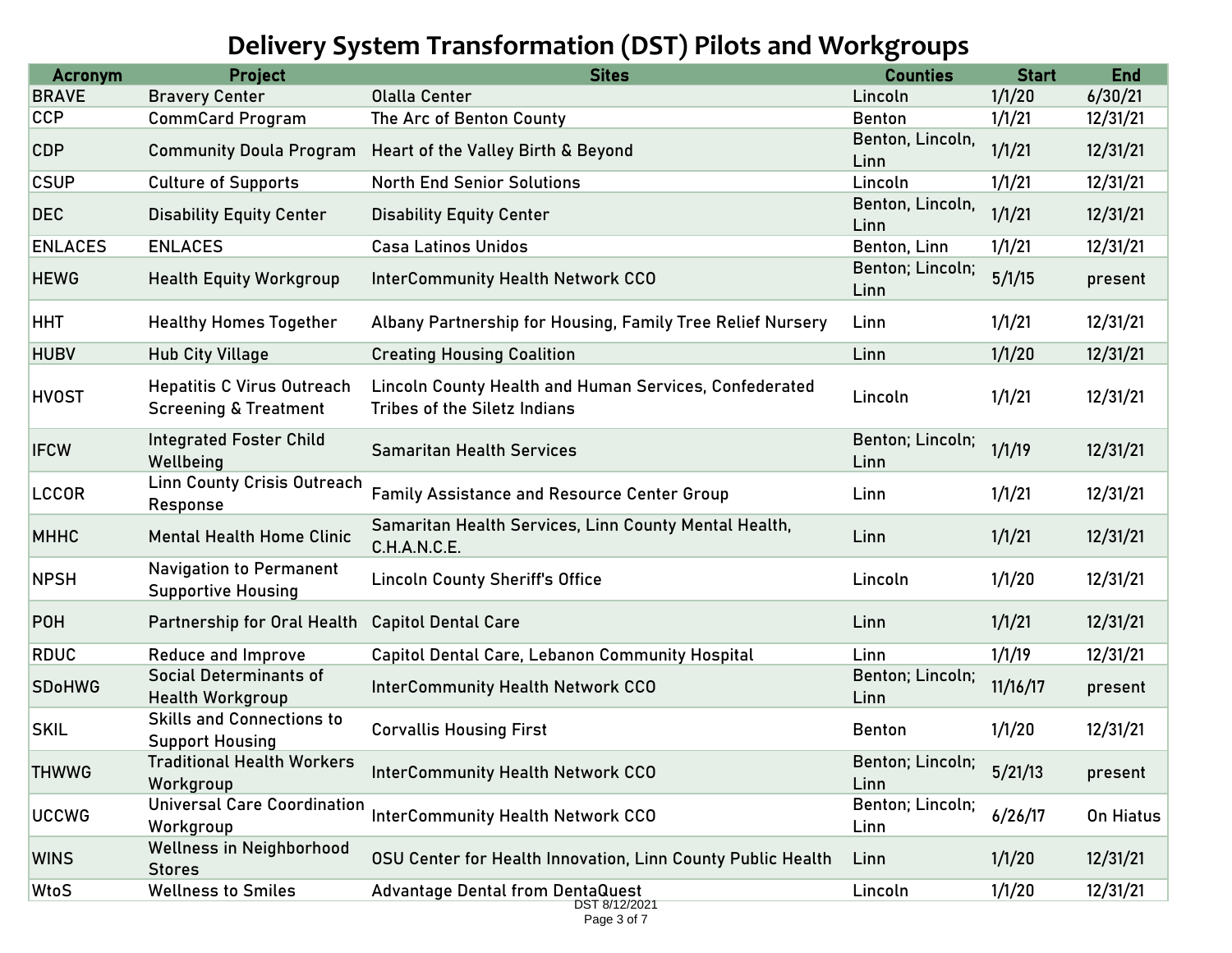# **Delivery System Transformation Committee (DST) 2021 Calendar**

| January                                                                                                                                    | 7                                      | Strategic Planning: Overview and Charter               |                                                                   |                                                              |                   | June                               | 10                                                                      | <b>Intern Presentations</b>                                             |                           | <b>LOI</b> Decisions                 |  |                      |  |
|--------------------------------------------------------------------------------------------------------------------------------------------|----------------------------------------|--------------------------------------------------------|-------------------------------------------------------------------|--------------------------------------------------------------|-------------------|------------------------------------|-------------------------------------------------------------------------|-------------------------------------------------------------------------|---------------------------|--------------------------------------|--|----------------------|--|
|                                                                                                                                            | 21                                     |                                                        |                                                                   | Strategic Planning: Charter, Workgroups, Engagement          |                   |                                    |                                                                         | 24                                                                      | Transformatio<br>n Update | <b>Pilot Updates</b>                 |  |                      |  |
| February                                                                                                                                   | 4                                      | <b>HSPO</b>                                            | <b>PWST</b>                                                       | <b>Strategic Planning:</b><br><b>UCC &amp; Health Equity</b> |                   |                                    | July                                                                    | 8                                                                       | Transformatio<br>n Update |                                      |  | <b>Pilot Updates</b> |  |
|                                                                                                                                            | 18                                     | <b>DOUL</b>                                            | <b>Strategic Planning:</b><br><b>RDUC</b><br><b>UCC Workgroup</b> |                                                              |                   |                                    | 22                                                                      | CANCELLED                                                               |                           |                                      |  |                      |  |
|                                                                                                                                            | 4                                      | <b>Strategic Planning: Pilots/RFP</b>                  |                                                                   |                                                              |                   |                                    | 5                                                                       | <b>Proposal Decisions (RFP2)</b>                                        |                           |                                      |  |                      |  |
|                                                                                                                                            | March<br>Pilot<br>18<br><b>Updates</b> |                                                        |                                                                   | Strategic Planning: Request for Proposal (RFP)               |                   |                                    | August                                                                  | 12                                                                      |                           | <b>Proposal Presentations (RFP1)</b> |  |                      |  |
| April                                                                                                                                      | 1                                      | <b>RFP Decisions</b>                                   |                                                                   |                                                              |                   |                                    |                                                                         | August 19: Regional Planning Council for Pilot Final Approval<br>(RFP2) |                           |                                      |  |                      |  |
|                                                                                                                                            | 15                                     | <b>Finalizing RFP</b>                                  |                                                                   |                                                              |                   |                                    | 19                                                                      |                                                                         |                           | <b>Proposal Presentations (RFP1)</b> |  |                      |  |
|                                                                                                                                            | 29                                     | <b>Workgroup Updates</b><br><b>RFP Final Decisions</b> |                                                                   |                                                              |                   |                                    | $\overline{2}$                                                          | <b>Proposal Presentations (RFP1)</b>                                    |                           |                                      |  |                      |  |
|                                                                                                                                            | 13                                     | Proposal Criteria/Scorecard Review                     |                                                                   |                                                              |                   | September                          | 16                                                                      |                                                                         |                           | <b>Proposal Decisions (RFP1)</b>     |  |                      |  |
| May                                                                                                                                        | 27                                     |                                                        | <b>Board Update</b>                                               | <b>LOI</b> Discussion                                        | Scoring<br>Matrix |                                    |                                                                         | 30                                                                      | <b>Workgroup Updates</b>  |                                      |  |                      |  |
| <b>KEY</b>                                                                                                                                 |                                        |                                                        |                                                                   |                                                              |                   |                                    | October 7: Regional Planning Council for Pilot Final Approval<br>(RFP1) |                                                                         |                           |                                      |  |                      |  |
| Tentative closeout<br><b>Booked closeout</b>                                                                                               |                                        |                                                        |                                                                   |                                                              | October           |                                    | Trauma Informed Care Facilitated Discussion                             |                                                                         |                           |                                      |  |                      |  |
| <b>Booked RFP</b><br><b>Tentative RFP</b>                                                                                                  |                                        |                                                        |                                                                   |                                                              | 28                |                                    |                                                                         |                                                                         | <b>Pilot Updates</b>      |                                      |  |                      |  |
| Booked strategic planning<br>Tentative strategic planning                                                                                  |                                        |                                                        |                                                                   | $_{\rm Nov}$                                                 | 11                | Safe and Inclusive Spaces Training |                                                                         |                                                                         |                           |                                      |  |                      |  |
| <b>Tentative miscellaneous</b><br><b>Booked miscellaneous</b>                                                                              |                                        |                                                        |                                                                   |                                                              | $_{\rm Dec}$      | 9                                  |                                                                         |                                                                         |                           |                                      |  |                      |  |
| <b>Booked training</b><br>Tentative training<br><b>Booked update</b><br>Tentative update<br>Tentative workgroup<br><b>Booked workgroup</b> |                                        |                                                        |                                                                   | DST 8/12/2021                                                | Page 4 of 7       |                                    |                                                                         |                                                                         |                           |                                      |  |                      |  |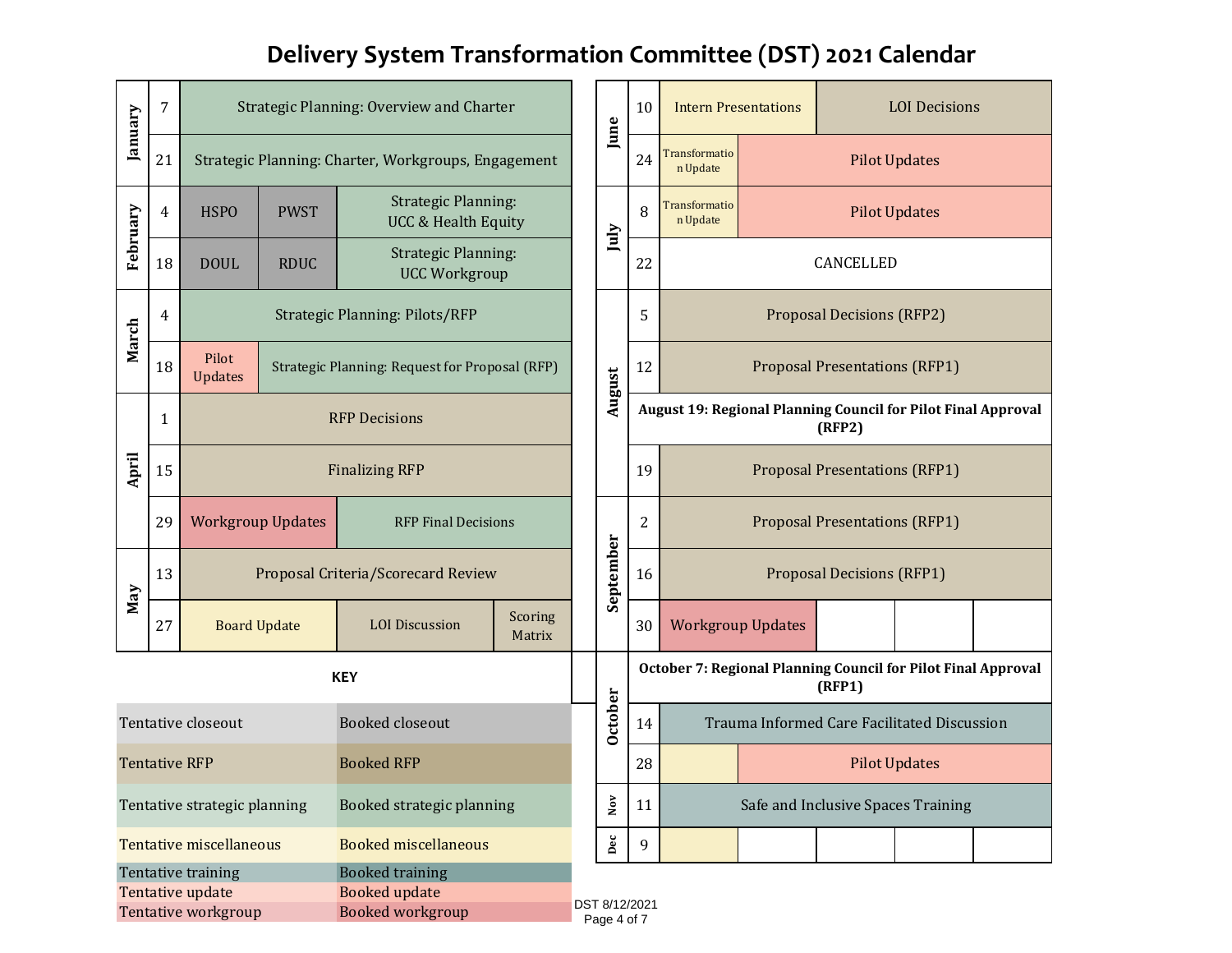#### **Minutes Delivery System Transformation Committee (DST)** August 5, 2021 4:30-6:30 pm

Microsoft Teams (Online)

| <b>Present</b>         |                        |                     |                                  |
|------------------------|------------------------|---------------------|----------------------------------|
| Danae Wahlert          | Lance Liden            | <b>Rolly Kinney</b> | Tye Vossler-Shippe               |
| <b>Shannon Rose</b>    | <b>Dick Knowles</b>    | Allison Hobgood     | Charissa Young-White             |
| <b>Britny Chandler</b> | Abby Mulcahy           | Paige Jenkins       | Priya Prakash                    |
| Renee Smith            | Annie McDonald         | Marci Howard        | <b>Stacey Bartholomew</b>        |
| Larry Eby              | <b>Bettina Schempf</b> | Joell Archibald     | <b>Christian Moller-Anderson</b> |
| <b>Allison Myers</b>   | Connie Kay             | Melissa Isavoran    | Deb Fell-Carlson                 |
| Chris Folden           | Paulina Kaiser         | Miriam Cummins      | <b>Elizabeth Hazlewood</b>       |

#### **Transformation Update: Charissa Young-White**

• IHN-CCO has a new Assistant Vice President/Director of IHN-CCO Operations: Melissa Isavoran.

#### **Request for Proposal Discussion and Decisions**

#### **Scorecard Results and Supporting Materials**

- The scoring summary shows the average of all raters scores by component.
- The ranking is left to right based on the sum total of each components scores.
- The lower graphic shows the standard deviation among scores indicating agreement and disagreement among raters.
- Darker red shows more deviation or disagreement.
- The ranking summary is a heatmap showing the different groups by scores based on the raters scoring.
- The Regional Planning Council (RPC) will provide final decisions August 19, 2021.
- 18 eligible voters in attendance.

#### **Decolonizing Behavioral Health Supports for Unhoused and Low-Income Community Members**

- Relational approach will likely have a high return. Strong knowledge about relationships that could help.
- Could be easily replicated.
- Not punitive. Allows people to come as they are and be met as they are 'in that moment', not as we want them to be.
- Decolonizing- this is about the broad concept of settler colonialism and how the medical industrial complex was formed/continues to operate
- Note: "decolonization." Often, it is used to describe the action of "reclaiming what was taken." So we are assuming that health care was taken from this target community? Or is it better to use another word to indicate that health care has never really been offered? Decolonization assumes that some group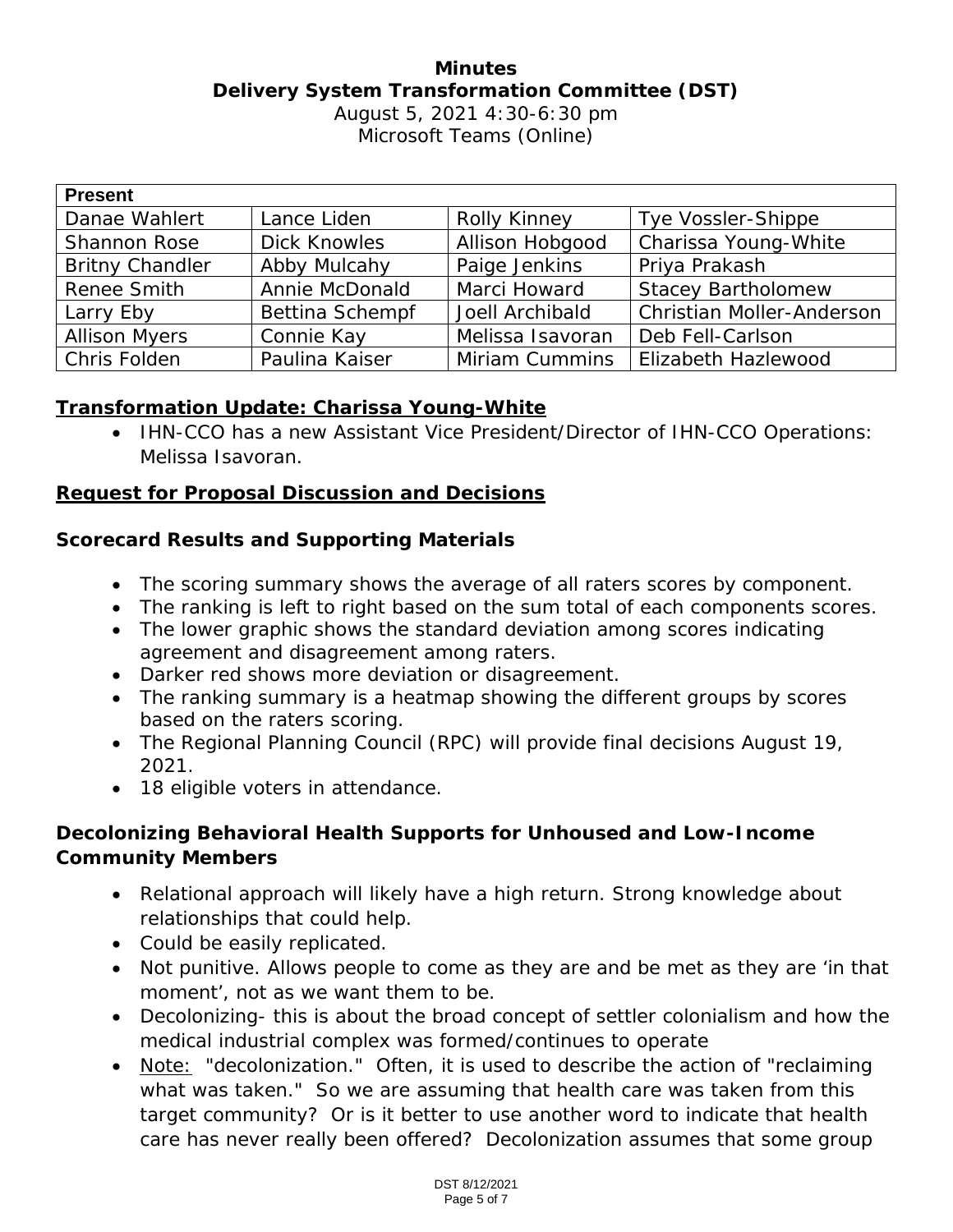#### **Minutes Delivery System Transformation Committee (DST)**

August 5, 2021 4:30-6:30 pm Microsoft Teams (Online)

took away the land/service/right. Would like to know who did that, if "decolonization" is the right word.

• Decision: 16 yes, 2 no, 0 abstain.

#### **Developing a Diverse Dental Workforce**

- Dental assistants were short staffed prior to COVID. During and after COVID this industry is incredibly short staffed and there are even less bilingual dental assistants than previously.
- Singles out one type of diverse population, while leaving out other and people who may have disabilities.
- Looks to be easy to duplicate. Seems very sustainable.
- Creates ongoing growth- allows for growth and change.
- Suggestion: that this be offered bilingually, not just in English. Clarification was received from the pilot writers that at this time, this training will only be offered in English.
- Decision: 11 yes, 7 no, 0 abstain.

### **Overcoming Barriers, Foster Youth**

- This pilot has an overwhelming amount of community support.
- Contains wraparound holistic vision that we want in our community.
- This pilot is to work with the pilot that Dr. Cousins submitted and that is ongoing.
	- o Question: What is ongoing with their current work that needs additional help and/or what is new and inventive and different than Dr. Cousins' pilot?
- Decision: 10 yes, 7 no, 0 abstain.

#### **Pain Science Life Stories**

- Concerns- No social determinants of health lens, no way to track IHN-CCO members.
- Would like to have seen how many people the pilot was planning on targeting for this, but that number was not available/able to be found.
- Concern about the sustainability plan.
- Decision: 5 yes, 13 no, 0 abstain.

#### **PUENTES: Improving Language Access and Culturally Appropriate Messaging to Address Health Inequities in the Latinx Communities of Linn and Benton Counties**

- Appreciated that they will be spending time on creating a healthy foundation.
- Decision: 16 yes, 3 no, 0 abstain.